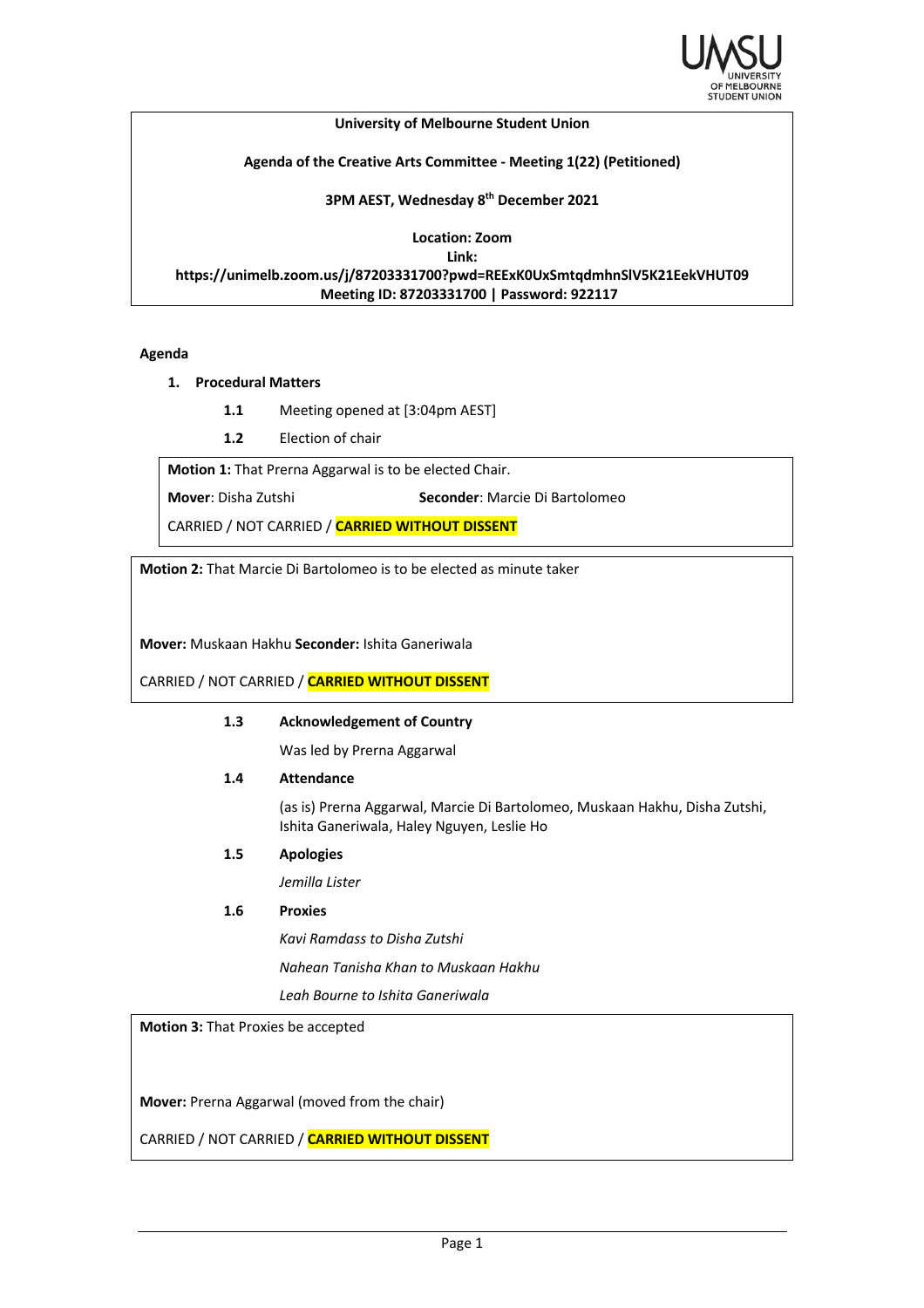# **1.7 Membership**

*Georgia Walton Briggs has resigned from the committee*

- Currently committee has six members
- Soon new member will be appointed to replace Georgia to make seven

## **1.8 Adoption of Agenda**

**Motion 4:** That the agenda be adopted as presented

**Mover**: Prerna Aggarwal (moved from the chair)

CARRIED / NOT CARRIED / **CARRIED WITHOUT DISSENT**

**2. Confirmation of Previous Minutes**

**N/A (first meeting of new term)**

**3. Matters Arising from the Minutes**

**N/A**

- **4. Conflicts of Interest Declaration**
	- Marcie Di Bartolomeo has one to declare for 10.1 motion without notice Radio Fodder show (involved on general committee of Mudcrabs, one of the groups involved in the application – welfare position)
	- Prerna Aggarwal has one for Bollywood club committee, something to note for future motions involving club

### **5. Correspondence**

**N/A**

- **6. Creative Arts Office Bearers' Reports**
	- None to submit just yet for student council
		- Updates to report: Creative Arts office-bearers have received induction training during first week of their term, and in process of early day post induction tasks – getting access to shared Creative Arts inbox, social media pages, working on tasks recommended by outgoing Office-bearers Vaishnavi Ravikrishna and Merryn Hughes, such as submitting invoices and processing grants from the last 2021 grant round of the year, and reaching out to design, events and comms teams, to begin basecamp applications for events during Orientation and early semester one
- **7. Other Reports**
- **8. Operational Business**
	- **8.1 Role of Committee**
	- **8.2 Ideas, Values and Goals for 2022**
	- **8.3 Overview of Creative Arts Grants**
		- As the majority of the committee was either absent, or had proxies present at the meeting, it was decided that operational business/introduction to the role of being on the Creative Arts committee would be at the next meeting, when more of the committee will be present

**Motion 5:** Operational business be deferred to next committee meeting

**Mover:** Prerna Aggarwal **Seconder:** Marcie Di Bartolomeo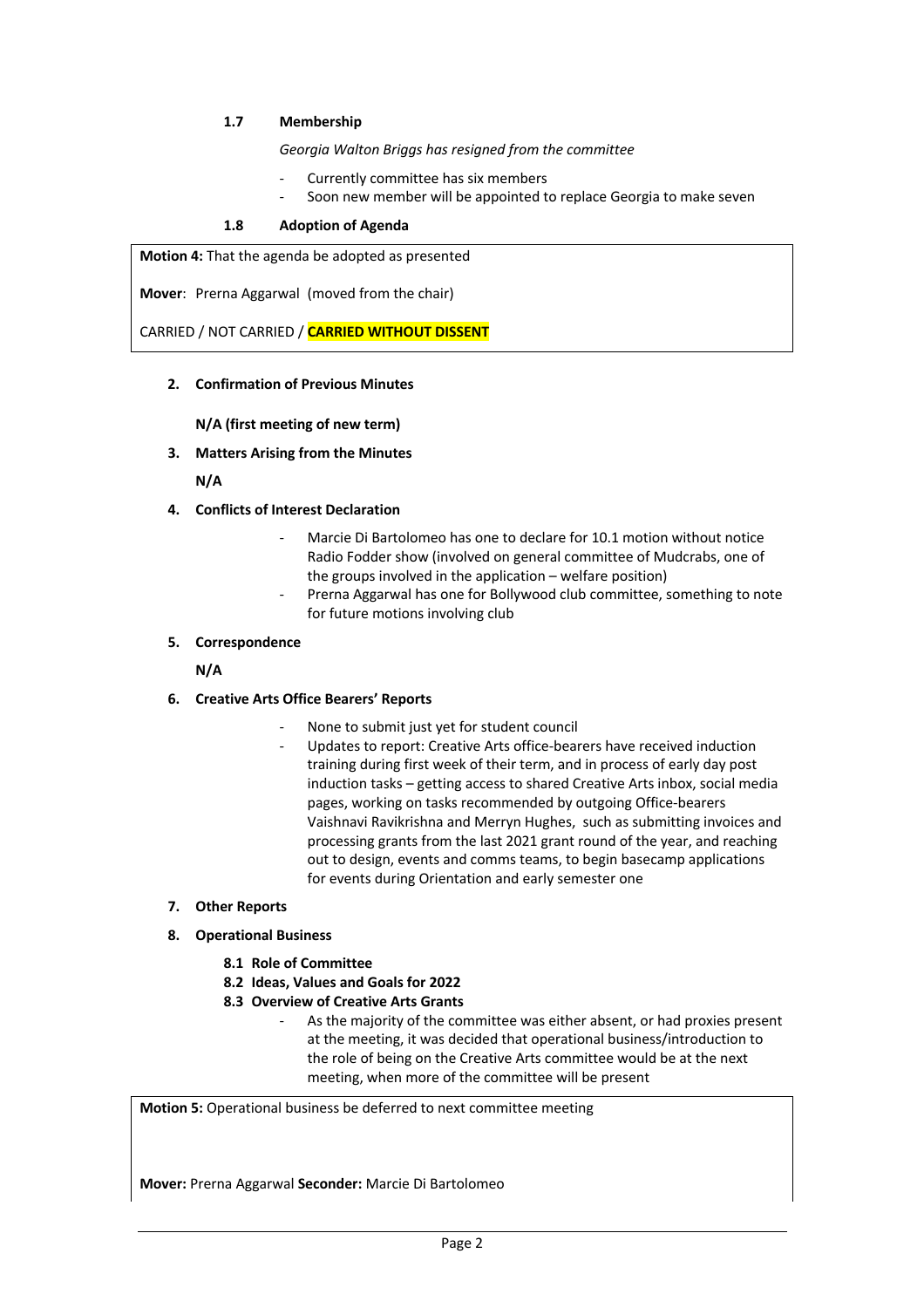# **9. Motions on Notice**

An amendment to the motion was made – the original motion said 2020 orientation budget line, when the target budget line was the 2021 orientation budget line

**(Amended) Motion 6:** To pass \$1500 from the past year's (2021) orientation budget line towards promotional items which is to be given out to students at Summerfest and Winterfest 2022

**Mover**: Muskaan Hakhu **Seconder**: Disha Zutshi

# CARRIED / NOT CARRIED / **CARRIED WITHOUT DISSENT**

An amendment to this motion was also made – the original motion said 2020 grants budget line, when the target budget line was the 2021 grants budget line

**(Amended) Motion 7:** To pass \$1500 from the past year's (2021) grants budget line towards promotional items which is to be given out to students at Summerfest and Winterfest 2022

**Mover**: Muskaan Hakhu **Seconder**: Leslie Ho

CARRIED / NOT CARRIED / **CARRIED WITHOUT DISSENT**

# **10. Motions without Notice**

## **10.1 Radio Fodder Show**

As the motion was without much notice, and the majority of the committee was either absent, or had proxies present at the meeting, it was decided that any discussion about the radio fodder show motion without notice would be at the next meeting, when more of the committee will be present, and more notice can be given for the motion

**Motion 8:** That the radio fodder show motion without notice and any discussion regarding it be

deferred to next committee meeting

**Mover:** Muskaan Hakhu **Seconder:** Leslie Ho

CARRIED / NOT CARRIED / **CARRIED WITHOUT DISSENT**

### **11. Other Business**

# **11.1 Discord Server**

As the majority of the committee was either absent, or had proxies present at the meeting, it was decided that any discussion about a discord server for Creative Arts collective without notice would be at the next meeting, when more of the committee will be present, and more notice can be given for discussion on this item

**Motion 9:** Other business – discord server to be deferred to next committee meeting

**Mover:** Prerna Aggarwal **Seconder:** Ishita Ganeriwala

CARRIED / NOT CARRIED / **CARRIED WITHOUT DISSENT**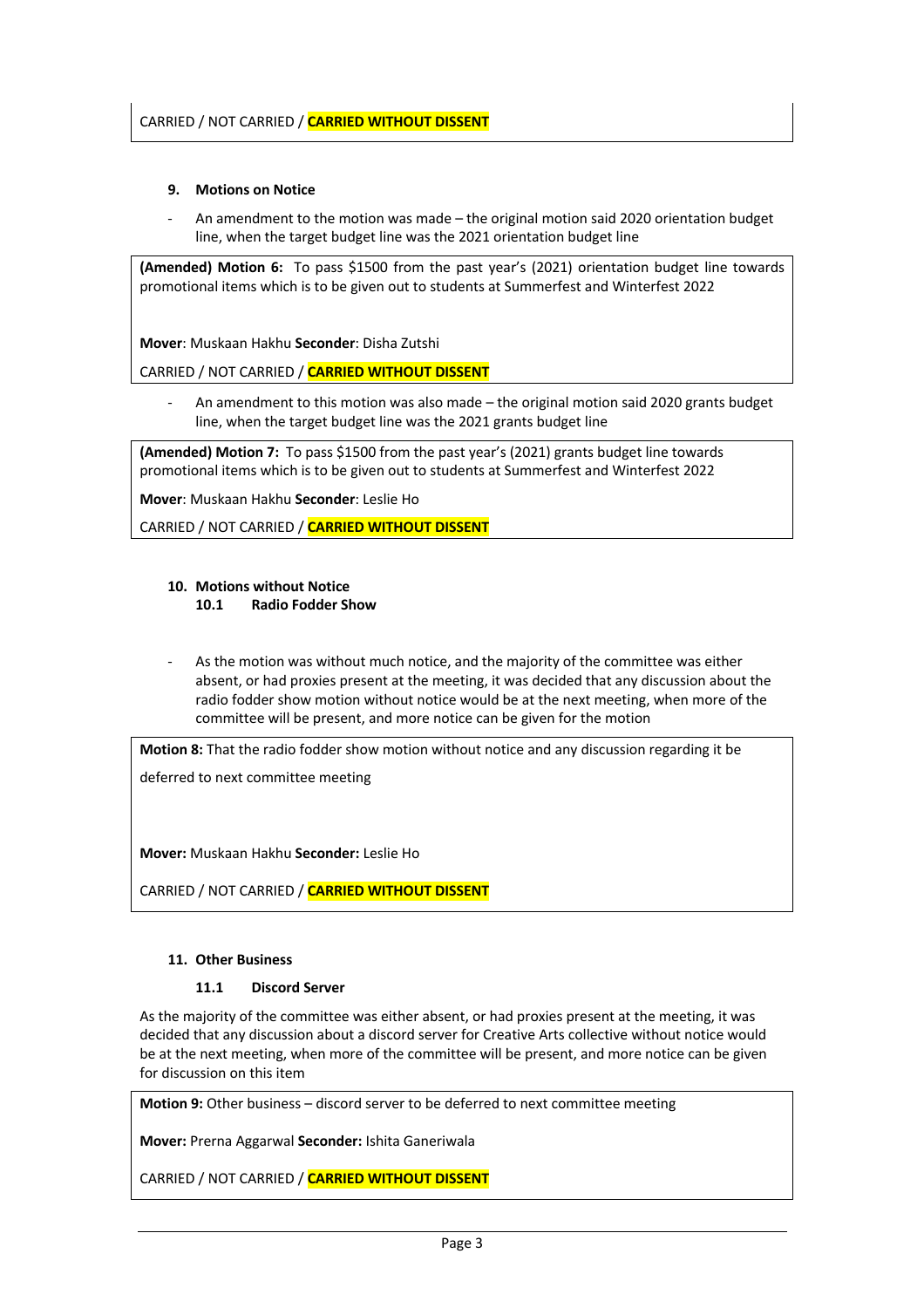# **12. Next Meeting**

- Next meeting will be after budget council
- Notice hasn't been given yet for budget council, but based on communications from UMSU president, budget council will aim to be held before end of December
- Committee to agree on a time they can meet up via whenisgood/when2meet after budget council notice is given

# **13. Close 3:24pm AEST**